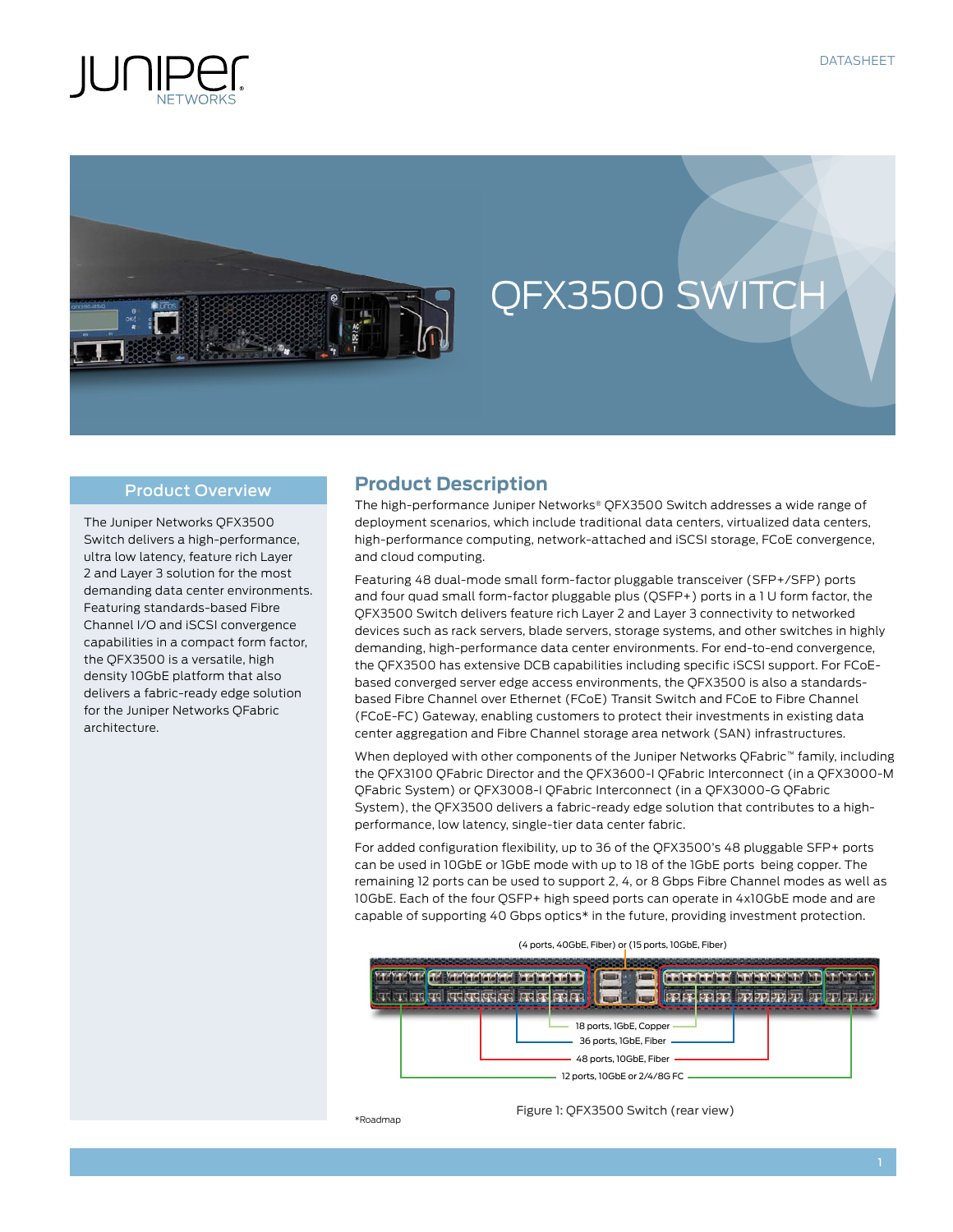# **Data Center Deployments**

Today's data centers are built with high-performance, small form-factor, multi-core blade and rack servers. The greater compute capacity and server densities enabled by these devices is increasing traffic levels, creating the need for a high speed, low latency, storage- and I/O-converged networking solution that can maximize performance for physical servers, virtual servers, and storage in the data center.

The QFX3500 Switch delivers the ultra low latency, lossless high density 10GbE interfaces, and FCoE Transit Switch and FCoE-FC Gateway functionality demanded by today's data center—all in a compact form factor designed to support high-performance, converged data center access networks. The QFX3500's low power consumption optimizes the switch's power use effectiveness (PUE) ratio to reduce data center operating costs, while front-to-back air flow meets hot and cold aisle isolation requirements.

The QFX3500 is an ideal platform for:

- • High-performance Layer 2 and Layer 3 access for enterprise, HPC, cloud and Web-tier data centers (Figure 2 and Figure 3)
- • High-performance data center bridging (DCB), storage and I/O convergence environments (Figure 4):
	- FCoE Transit Switch
	- FCoE-FC Gateway
	- iSCSI Transit Switch
- ULL Peering Router between co-location/ exchange (Figure 5)
- • L3 Aggregation Switch (Figure 6)
- • Fabric edge deployments in the Juniper Networks QFabric architecture (Figure 5)



Figure 2: QFX3500 high-performance Ethernet L2 and L3 access deployment scenario

MX Series MC LAG or EX Series Virtual Chassis



Figure 3: QFX3500 as a Layer 2 access switch with server dual homing using MC-LAG technology



Figure 4: High-performance DCB, storage, and I/O convergence deployment scenarios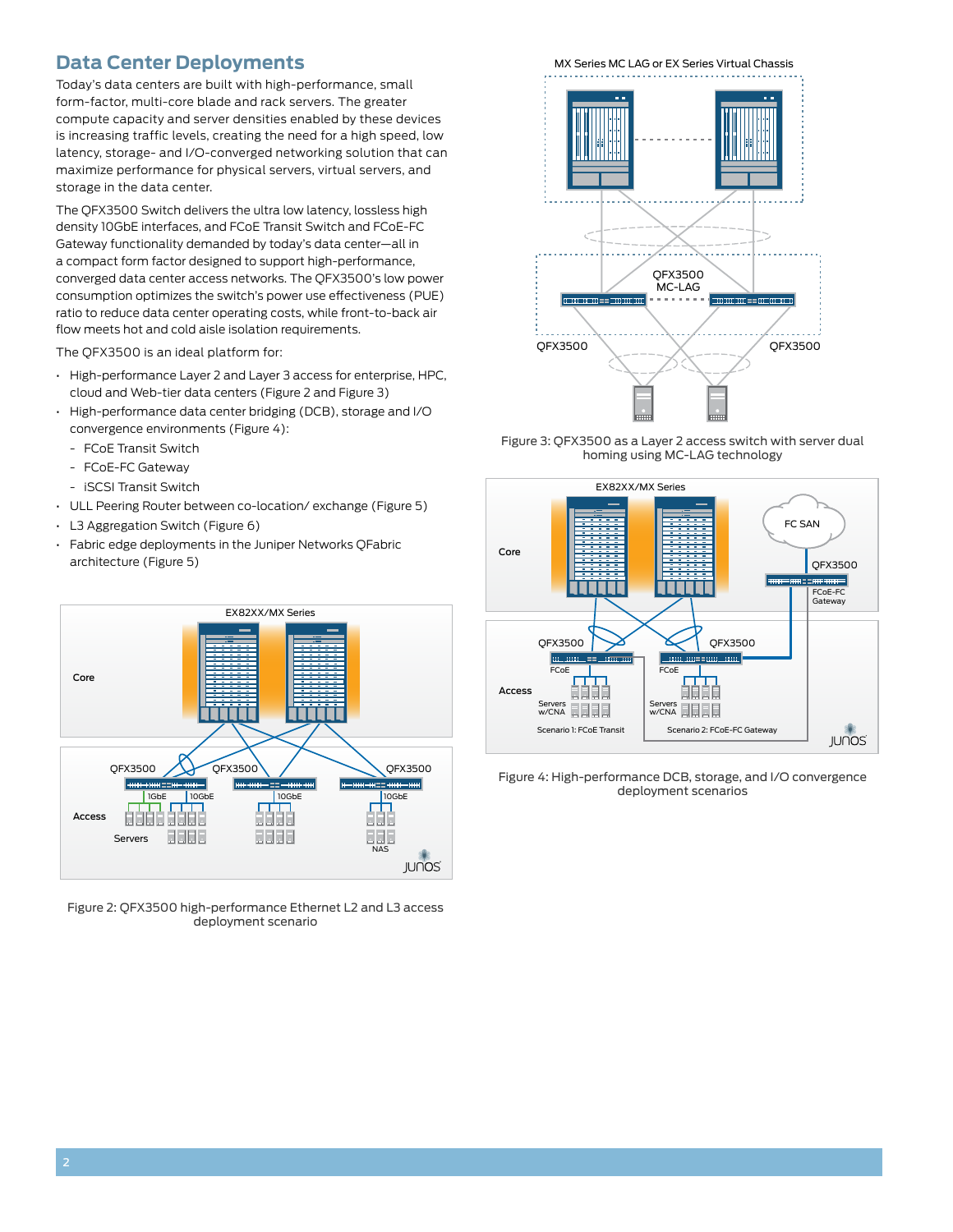# **High-Performance L2 / L3 Access Deployments**

With its compact, 1U form factor, high density 10GbE ports, and rear-port design, the QFX3500 is ideal for top-of-rack deployments in high-performance, highly demanding data centers. Featuring 1.28 Tbps throughput, 960 Mpps forwarding capacity, and low power consumption, the QFX3500 is a highly efficient solution for aggregating high-performance servers in the data center. The QFX3500 can operate in both cut-through and store-and-forward modes and delivers sustained wire-speed switching with submicrosecond latency and low jitter for any packet size (including jumbo frames) in both modes. The QFX3500 supports extensive Layer 2 features which enable the device to support high-density 10GbE/FCoE Layer 2 access deployments. With 32-way ECMP support for all routing protocols (RIP, IS-IS, OSPF and BGP), it is also possible to enable Layer 3 access from a QFX3500 top-of-rack switch to an upstream aggregation switch.

The QFX3500 also supports active-active server dual homing using multi-chassis link aggregation (MC-LAG) technology for maximum resiliency and full bisectional bandwidth while eliminating the need for Spanning Tree Protocol (STP). MC-LAG enables a client device to form a logical LAG interface using two QFX3500 switches, providing redundancy and load balancing between the QFX3500 devices, multi-homing support, and a loopfree Layer 2 network without running STP.

At this time, MC-LAGs support only Layer 2 features. A client device on one end of an MC-LAG with one or more physical links in a LAG does not need to be aware of the MC-LAG; they only need to support the LACP standard. At the other end of the MC-LAG are two QFX3500 switches, each of which has one or more physical links connected to a single client device. The QFX3500 devices coordinate with each other to ensure that data traffic is forwarded properly. Both unicast and multicast traffic are supported with QFX3500 MC-LAG technology.

# **High-Performance DCB, Storage, and I/O Convergence Deployments**

The QFX3500 is a fully IEEE DCB- and T11 FC-BB-5-based FCoE Transit Switch and FCoE-FC Gateway, delivering a high-performance solution for converged server edge access environments. The QFX3500 provides configurable ports capable of 1GbE, 10GbE, and 2/4/8 Gbps FC connectivity.

- FCoE Transit Switch: As an FCoE Transit Switch, the QFX3500 provides a pure IEEE DCB converged access layer between FCoEenabled servers and an FCoE-enabled Fibre Channel SAN (see Figure 4, Scenario 1). The QFX3500 offers a full featured DCB implementation that provides strong monitoring capabilities on the top-of-rack switch for SAN and LAN administration teams, while maintaining a clear separation of management. In addition, FC Initiation Protocol (FIP) snooping provides perimeter protection, ensuring that the presence of an Ethernet layer does not impact existing SAN security policies. The FCoE Transit Switch functionality, including Priority-based Flow Control (PFC), Enhanced Transmission Selection (ETS), and Data Center Bridging Exchange (DCBX) with the FCoE Application TLV, are included as part of the default software; no additional licenses are required.
- FCoE-FC Gateway: In FCoE-FC Gateway mode, the QFX3500 eliminates the need for FCoE enablement in the SAN backbone. Organizations can add a converged access layer and interoperate with existing SANs without disrupting the network. The QFX3500

allows up to 12 ports to be converted to Fibre Channel without requiring additional switch hardware modules, and gateway functionality can be soft provisioned with a software license to protect existing investments. The QFX3500 acts as an N\_Port Virtualizer using N\_Port ID Virtualization (NPIV) proxy functionality between FCoE-enabled servers and traditional Fibre Channel SANs. As a top-of-rack switch with FCoE-FC Gateway functionality, the QFX3500 presents itself as an FCoE-enabled switch to the rack or blade servers, and as a group of logical FC servers to the traditional Fibre Channel SAN (see Figure 4, Scenario 2).

• **iSCSI Transit Switch:** As an iSCSI Transit Switch, the QFX3500 provides a pure IEEE DCB-converged network between iSCSIenabled servers and iSCSI-enabled storage. The QFX3500 offers a full-featured DCB implementation that provides strong monitoring capabilities on the top-of-rack switch for storage and LAN administration teams while maintaining a clear separation of management. The iSCSI Transit Switch functionality, notably Priority-based Flow Control (PFC), Enhanced Transmission Selection (ETS), and Data Center Bridging Exchange (DCBX) including the iSCSI Application TLV, are included as part of the default software; no additional licenses are required.

# **ULL Peering Router Between CoLo and Exchange**

With sub-microsecond latency, high 10GbE port densities in a compact 1U form factor, and L3 unicast and multicast routing features such as BGP, OSPF and PIM, the QFX3500 delivers a highly effective switch/router solution that can be deployed at co-location facilities where market feed data is received from financial exchanges.



Figure 5: ULL Peering Router between CoLo and Exchange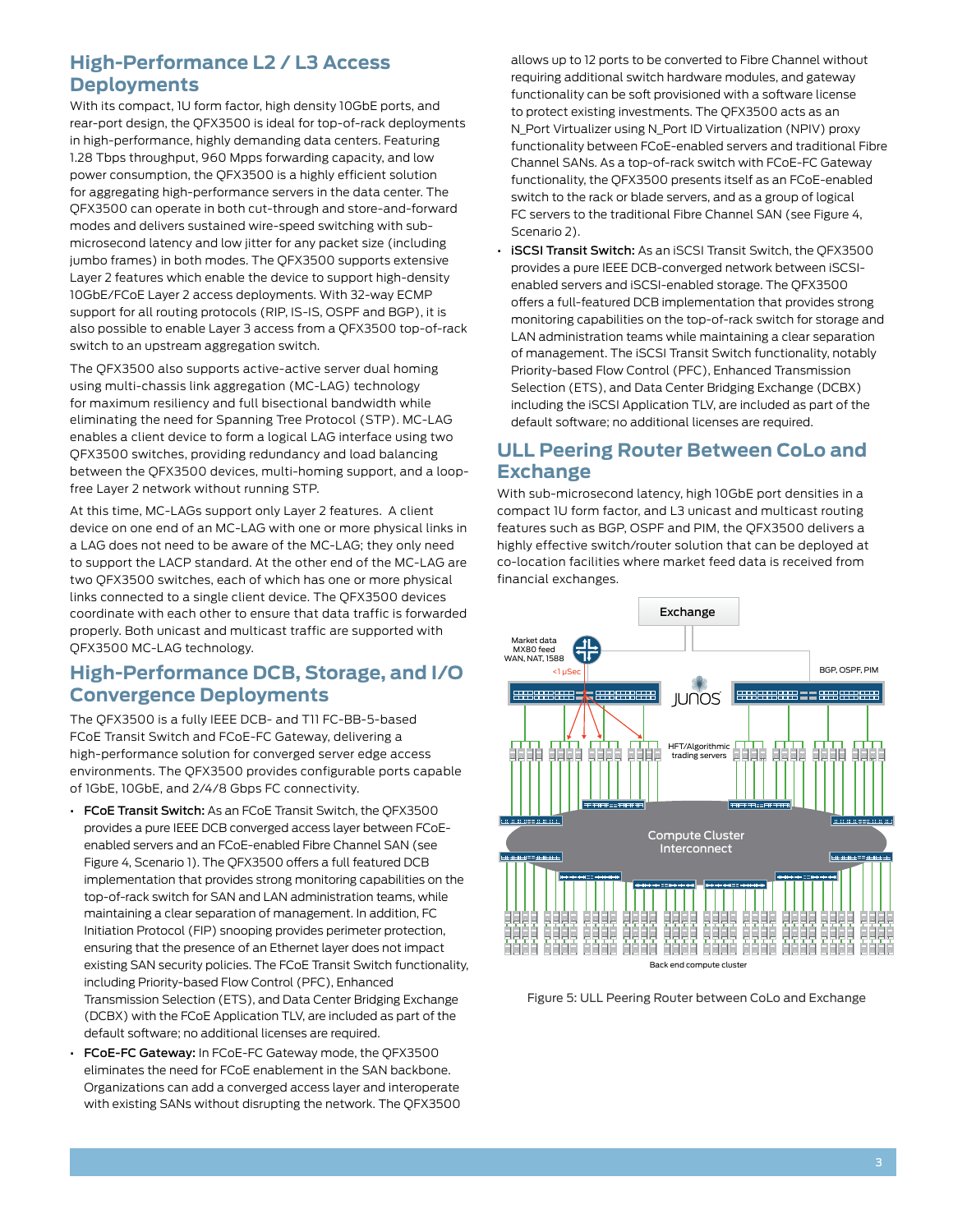# **L3 Aggregation Switch**

The QFX3500 supports L3 unicast and multicast routing protocols as well as the Junos suite of routing features, making it suitable for deployment as a small-scale L3 aggregation switch to support small 10GbE SaaS clusters as well as small virtualized enterprise data centers. In these scenarios, L3 routing starts at the top-ofrack switch. The QFX3500 also supports virtual routers, allowing administrators to divide the switch into multiple independent instances, each with their own routing tables. This enables customers to be aggregated and their traffic isolated to segment the network without using multiple devices. Customer-specific routing instances are bound to the customer-owned interfaces.



Figure 6: L3 Aggregation Switch

# **Fabric Edge Solution of Juniper Networks QFabric Architecture**

The QFX3500 also delivers a fabric-ready solution that, with a simple configuration change, easily transitions into a QFabric Node edge device that serves as a building block for a Juniper Networks QFabric System, protecting existing investments while providing a seamless architectural migration to a single-tier data center network. The QFX3500 can be used as a QFabric Node in either a QFX3000-M or QFX3000-G system.



Figure 7: QFX3500 as a QFabric Node in a QFX3000-M QFabric System



Figure 8: QFX3500 as a QFabric Node in a QFX3000-G QFabric System

# **Junos Operating System**

The QFX3500 runs the same reliable and high-performance Juniper Networks Junos® operating system that is used by Juniper Networks EX Series Ethernet Switches, Juniper Networks routers, and Juniper Networks SRX Series Services Gateways. By utilizing a common operating system, Juniper delivers a consistent implementation and operation of control plane features across products. To maintain that consistency, Junos OS adheres to a highly disciplined development process, follows a single release track, and employs a highly available modular architecture that prevents isolated failures from bringing down an entire system. These attributes are fundamental to the core value of the software, enabling Junos OS-powered products to be updated simultaneously with the same software release. Features are fully regression tested, making each new release a superset of the previous version. Customers can deploy the software with confidence that existing capabilities will be maintained and operate consistently.

# **Management Capabilities**

The following system management options are available for the QFX3500 Switch.

- The standard Junos OS command-line interface (CLI) and SNMP module offers the same granular management capabilities and scripting parameters found in any router or switch powered by Junos OS.
- QFX3500 fault, performance, and configuration data can also be exported to leading third-party management systems such as HP OpenView, IBM Tivoli, and Computer Associates Unicenter software, providing a complete, consolidated view of network operations.
- The QFX3500 is supported by Juniper Networks Junos® Space, an open, programmable application platform for hosting a comprehensive suite of network operational application tools that provide an open approach for automating the deployment and operation of a Juniper infrastructure. Explicitly designed to allow partners and customers to build and deploy smart, simple, and easy-to-use applications, Junos Space provides multiple management and infrastructure applications for managing Juniper resources and assets, including inventory management, device and interface configuration, automated software management and deployment, and event-driven fault management. These Junos Space applications offer predefined automation schemes and best practice templates to enable rapid and accurate deployments.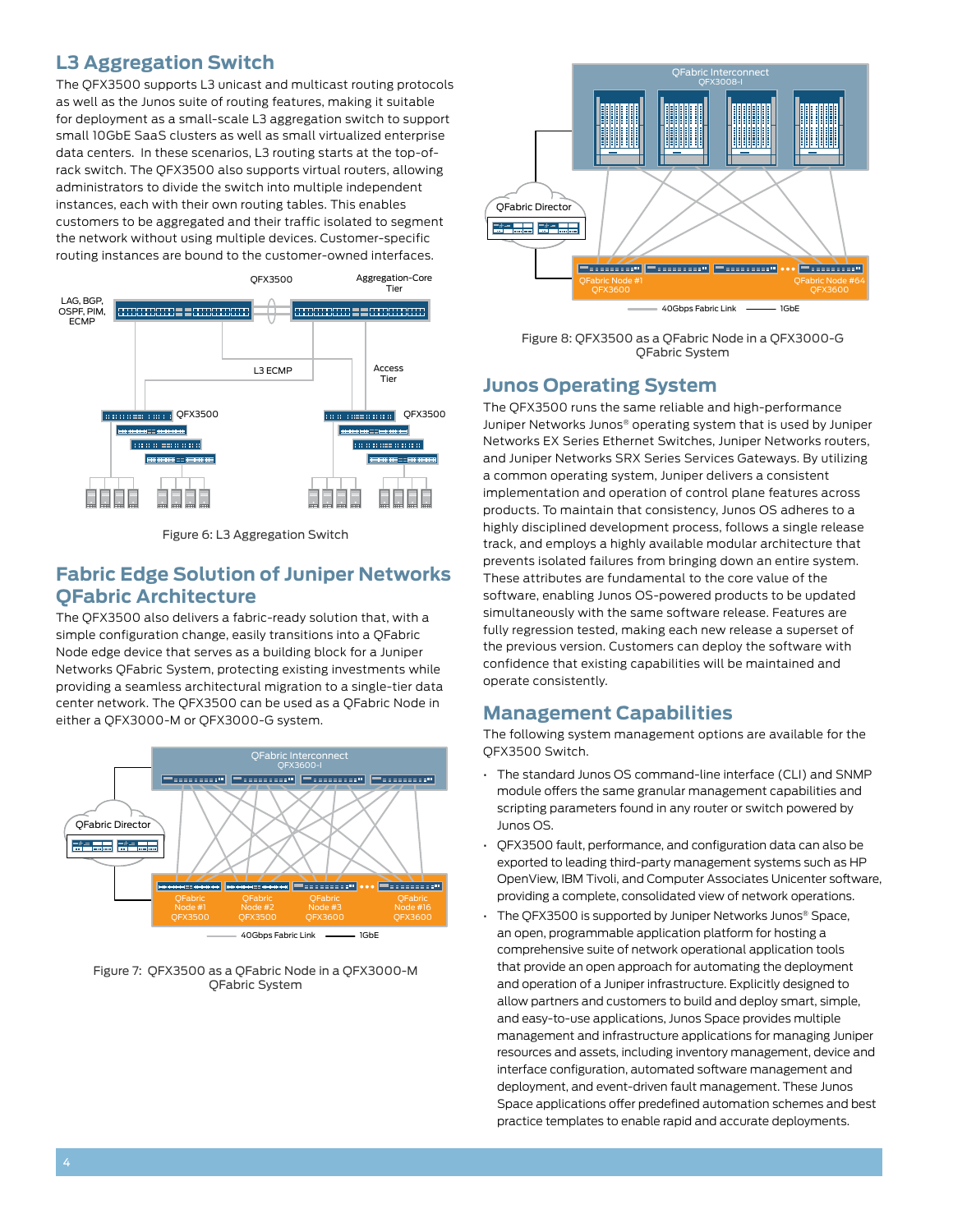• The QFX3500 also supports the Junos XML management protocol and Junos XML management protocol automation tools. The Junos XML management protocol facilitates the quick and easy development of custom applications and scripts using the XML programming language. Junos XML management protocol automation tools provide early detection and automatic resolution of potential problems related to the operating system.

# **Features and Benefits**

The QFX3500 Switch includes the following key features and benefits:

- Performance: The QFX3500 delivers 1.28 Tbps of throughput and 960 Mpps of switching capacity to sustain wire-speed switching with ultra low latency and low jitter. All ports can run at full wirespeed capacity with full performance in both L2 and L3 mode, with the option to operate in either cut-through or store-and-forward mode. BFD support for routing protocols ensures fast convergence and provides failure detection on any kind of path between switches, including direct and indirect Layer 3 links.
- Rich QoS: The QFX3500 is designed for general-purpose 10GbE as well as iSCSI, NAS, and FC/FCoE deployments. The QFX3500 supports rich QoS functionality in hardware, including multiple dedicated hardware queues for unicast and multicast traffic, a sophisticated two-tier scheduler, and rich QoS functionality delivered via Junos software, which includes classification, marking, policing and shaping functionality. A dynamic buffer (9MB) allocation scheme with both dedicated and pooled buffer spaces allows the switch to react to congestion and short periods of micro-bursts across ports and priorities while supporting fairness lossless forwarding.
- Reliability: The QFX3500 is designed with robust high availability features that include redundant AC and DC power supplies and fan modules to ensure hardware availability. Control plane and data plane separation, combined with the Junos OS high availability design, ensures maximum systems-level availability.
- Server Virtualization: The QFX3500 Switch supports a large media access control (MAC) address table that enables largescale server virtualization deployment. The QFX3500 is also supported by Junos Space Virtual Control, which unifies physical and virtual infrastructures to provide network operators with a comprehensive view into the complete end-to-end network. In addition, the QFX3500 Switch supports the IEEE 802.1Qbg standard, hairpin forwarding, to enable Virtual Ethernet Port Aggregator (VEPA) deployment.
- **Energy Efficiency and Environmental Friendliness:** The QFX3500 is an environmentally conscious green solution that lowers operational expenses. The switch consumes less than 5 watts per 10GbE port, while variable speed fans dynamically adjust their speed based on ambient temperature to optimize operating power. With maximum power consumption of 365 W and nominal power of 230 W for AC-powered systems and 250 W for DC-powered systems, the QFX3500 is certified for Silver PSU Efficiency at 85%.

The QFX3500 is also certified for environmentally responsible compliance with labels such as Reduction of Hazardous Substances (ROHS), Registration, Evaluation, Authorisation and Restriction of Chemicals (REACH), and Waste Electronics and Electrical Equipment (WEEE).



QFX3500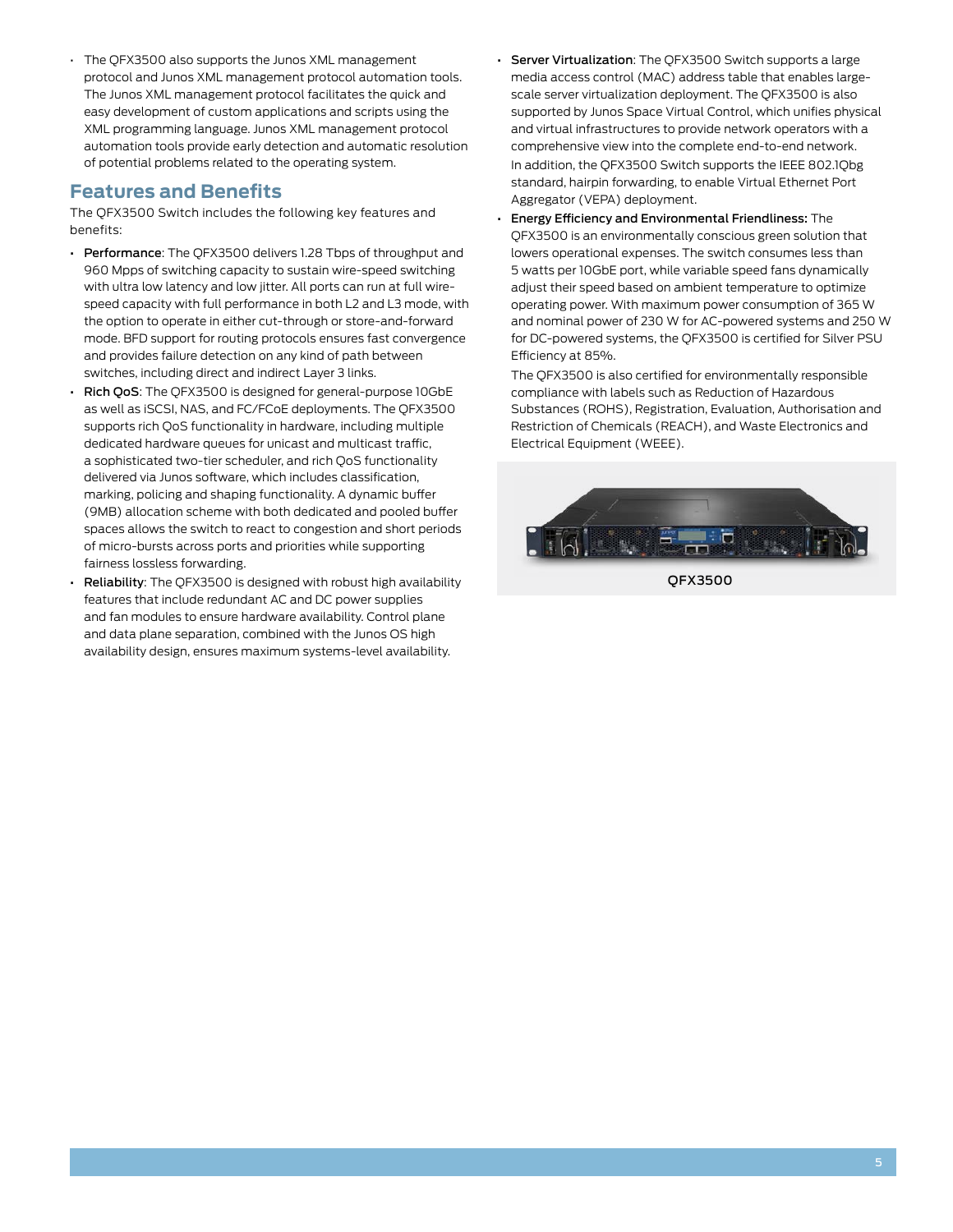# **QFX3500 Switch Specifications**

## Hardware

#### System

- • Switching capacity: 1.28 Tbps and 960 Mpps switching capacity
- • Switching mode: Cut-through and store-and-forward
- Weight: 30.75 lb (13.95 kg) with dual power supplies and fan modules
- Front-to-back or back-to-front airflow (for hot aisle/cold aisle deployment)
- • Rear port connections

#### Interface Options

#### • 48 SFP+ ports

- • 36 dual-mode 10GbE or GbE ports
- • 12 dual-mode 10GbE or 2/4/8 Gbps FC ports
- • Four QSFP+ ports
- $\cdot$  Each OSFP+ port can be configured as a 4 x 10GbE interface
- $\cdot$  Each QSFP+ port can be configured as a 40 Gbps port\*
- • Dual management ports (copper and fiber versions)
- • USB port
- • Console port

#### Supported Transceiver and Direct Attach Cable

- • SFP+ 10GbE optical modules
- SFP+ DAC cables: 1/3/5/7 m twinax copper and 1/3/5/7/10 m active twinax copper
- • SFP Fibre Channel 2/4/8 Gbps module
- • SFP GbE optical and copper module
- • QSFP+ to SFP+ 10GbE direct attach break-out copper (1/3 m twinax copper cable)

#### Dimension

- • Height: 1.75 in (4.45 cm), 1 U
- • Width: 17.25 in (43.82 cm)
- • Depth: 28 in (71.12 cm)

## Rack Installation Kit

• Versatile four post mounting options for 19-in server rack or datacom rack

#### Display and Ports

• LCD panel for system monitoring

## Airflow

- • Front-to-back and back-to-front cooling
- • Redundant variable-speed fans to reduce power draw

#### Power Supply and Fan Modules

- • Dual redundant (1+1) and hot-pluggable power supplies
- • 110-240 V single phase AC power
- • -36 V to -72 V DC power
- Redundant and hot-pluggable fan modules for front-to-back and back-to-front airflow

## Performance Scale

- • MAC addresses per system: 120,000
- **VLAN IDs: 4,095**
- • Number of link aggregation groups (LAGs): 63
- • Number of ports per LAG: 32
- • FCoE Scale:
	- Number of FCoE VLANs / FC Virtual Fabrics: 4,095
	- Number of VFGs: 12 (up to 4 VLANs per virtual gateway)
	- Number of FCoE VF ports: 376 in untrusted mode; 2,500 in trusted mode
- Firewall filters: 1500
- IPv4 unicast routes: 16,000 prefixes; 8,000 host routes; 32 ECMP paths
- • Multicast groups: 3,500
- • Jumbo frame: 9,216 bytes
- • Spanning Tree Protocol (STP)
	- Multiple Spanning Tree Protocol (MSTP) instances: 64
	- VLAN Spanning Tree Protocol (VSTP) instances: 253
- • Traffic mirroring
	- Mirroring destination ports per switch: 4
	- Maximum number of mirroring sessions: 4
	- Mirroring destination VLANs per switch: 4

#### Layer 2 Features

- • STP IEEE 802.1D (802.1D-2004)
- • Rapid Spanning Tree Protocol (RSTP) (IEEE 802.1w), MSTP (IEEE 802.1s)
- Bridge protocol data unit (BPDU) protect
- • Loop protect
- • Root protect
- • RSTP and VSTP running concurrently
- • VLAN IEEE 802.1Q VLAN trunking
- • Routed VLAN Interface (RVI)
- • Port-based VLAN
- • MAC address filtering
- • Layer 2 protocol tunneling (L2PT)
- • Private VLAN (PVLAN)
- • QinQ
- • VLAN Translation
- • Static MAC address assignment for interface
- • Per VLAN MAC learning (limit)
- • MAC learning disable
- • Layer 2 protocol tunneling (L2PT)
- Private VLAN (PVLAN)
- **VLAN Translation**
- • Link Aggregation and Link Aggregation Control Protocol (LACP) (IEEE 802.3ad)
- • IEEE 802.1AB Link Layer Discovery Protocol (LLDP)
- • Jumbo frame (9,216 bytes)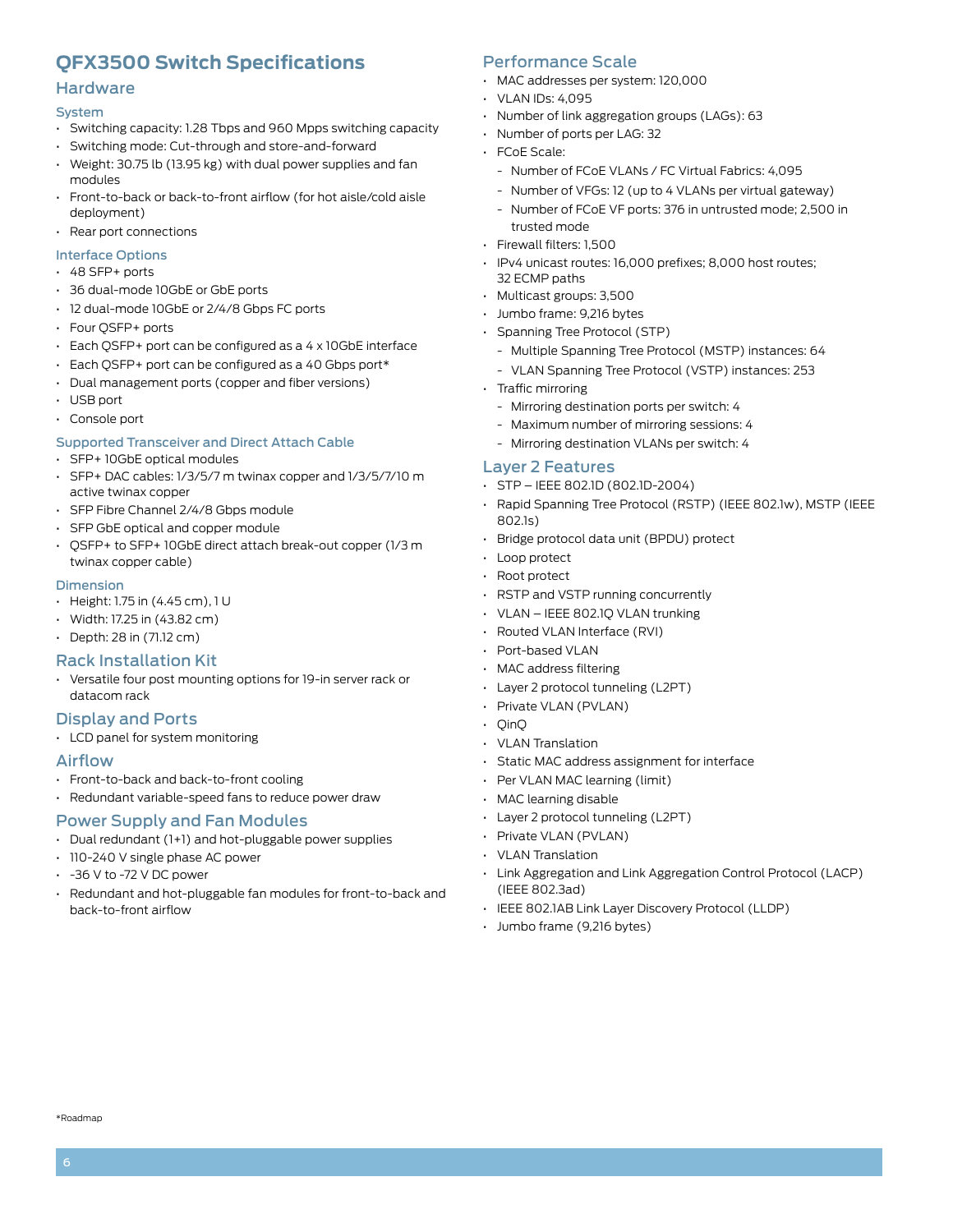# **QFX3500 Switch Specifications** (continued)

## Link Aggregation

- • Multi-chassis link aggregation (MC-LAG)
- • LAG load sharing algorithm—bridged or routed (unicast or multicast) traffic:
	- IP: SIP, Dynamic Internet Protocol (DIP), TCP/UDP source port, TCP/UDP destination port
	- Layer 2 and non-IP: MAC SA, MAC DA, Ethertype, VLAN ID, source port
	- FCoE packet: Source ID (SID), Destination ID (DID), Originator exchange ID (OXID), source port

## Layer 3 Features (IPv4)

- • Static routing
- Routing policy
- • Routing protocols (RIP, OSPF, ISIS, BGP)
- • Virtual Router Redundancy Protocol (VRRP)
- Bidirectional Forwarding Detection (BFD) protocol
- • Virtual router
- Dynamic Host Configuration Protocol (DHCP) relay
- • Proxy ARP

## Multicast Features

- • Internet Group Management Protocol (IGMP): v1 , v2 , V3
- • IGMP snooping: v1, v2, v3
- • IGMP Filter
- • PIM-SM
- • Multicast Source Directory Protocol (MSDP)

### Security and Filters

- • Secure interface login and password
- • RADIUS
- • TACACS+
- Ingress and egress filters: Allow and deny, port filters, VLAN filters and routed filters, including management port filters
- • Filter actions: Logging, system logging, reject, mirror to an interface, counters, assign forwarding class, permit, drop, police, mark
- $\cdot$  SSH v1, v2
- • Static Address Resolution Protocol (ARP) support
- • Storm control, port error disable, and auto-recovery
- • Control plane denial of service (DoS) protection
- • Dynamic ARP Inspection (DAI)
- • Sticky MAC address
- • DHCP snooping

# Quality of Service (QoS)

- • L2 and L3 QoS: Classification, rewrite, queuing
- • Rate limiting:
- Ingress policing: 1 rate 2 color, 2 rate 3 color
- Egress policer, policer mark down action
- Egress shaping: Per queue, per port
- $\cdot$  12 hardware queues per port (8 unicast and 4 multicast)
- • Strict priority queuing (LLQ) , smoothed deficit weighted roundrobin (SDWRR), weighted random early detection (WRED), weighted tail drop
- • 802.1p remarking
- Layer 2 classification criteria: Interface, MAC address, Ethertype, 802.1p, VLAN
- • Congestion avoidance capabilities: WRED
- • Trust IEEE 802.1p (ingress)
- • Remarking of bridged packets

### Data Center Bridging (DCB)

- • Priority-based Flow Control (PFC) IEEE 802.1Qbb
- Enhanced Transmission Selection (ETS) IEEE 802.1Qaz
- • Data Center Bridging Exchange Protocol (DCBX), DCBx FCoE and iSCSI TLVs
- • Ethernet Congestion Management (QCN) IEEE 802.1Qau\*

## Fibre Channel over Ethernet (FCoE)

- FCoE Transit Switch (FIP Snooping ACL Installation)
- • FCoE-FC Gateway (with FC feature license)
- • Virtual Fiber Channel Gateway (VFG)
- • FCoE Session Path Learning
- • FCoE Session Health Monitoring
- • Graceful restart for FIP Snooping
- • FC-BB-6 VN2VN Snooping

## Fibre Channel Standard

- • FC port speeds: 2, 4, 8 Gbps
- • FC port types: Fabric mode N\_Port and VF\_Port
- • FC classes of service: Class 3
- • FC services: N\_Port Virtualization and N\_Port ID Virtualization
- • FCoE support: FC-BB-5 FC-BB\_E, including FIP Snooping
- • Configurable FCoE-FC load balancing

### High Availability

- • Bi-directional Forwarding Detection (BFD)
- • Uplink failure detection
- • Graceful Restart for routing protocols and FC-FCoE Gateway

#### Server Virtualization Management

- • Junos Space Virtual Control
- • IEEE 802.1Qbg (VEPA hairpin forwarding)

#### Management and Operations

- • Role-based CLI management and access
- • CLI via console, telnet, or SSH
- • Show and debug commands, statistics
- • Extended ping and traceroute
- • Junos OS configuration rescue and rollback
- • Image rollback
- • SNMP v1/v2/v3
- • Junos XML management protocol
- • sFlow v5
- • J-Web

## Traffic Mirroring

- • Port-based
- • LAG port
- • VLAN-based
- • Filter-based
- • Mirror to local
- • Mirror to remote destinations (L2 over VLAN)

\*Roadmap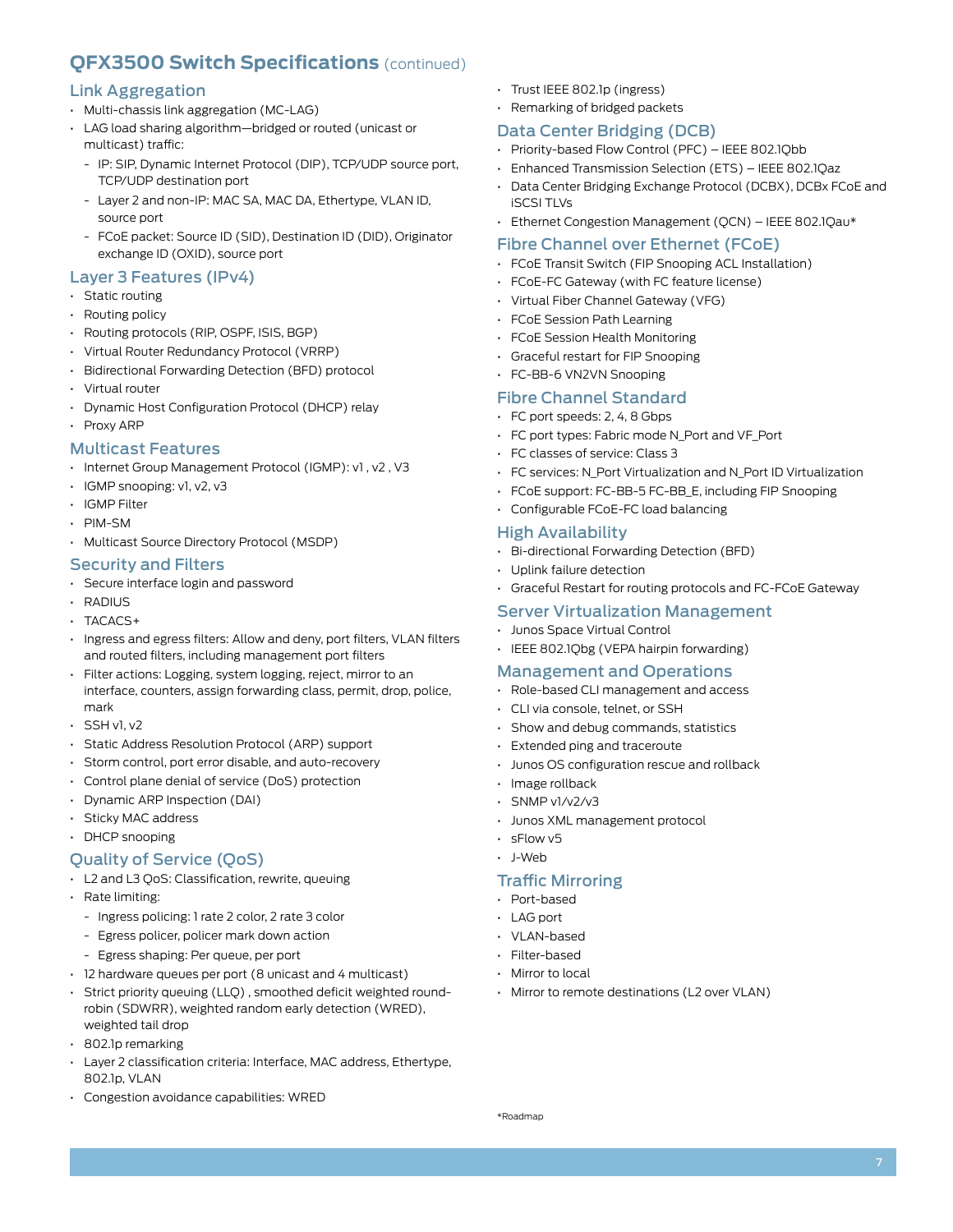# **QFX3500 Switch Specifications** (continued)

## Standards Compliance

## IEEE standard

- • IEEE 802.1D
- • IEEE 802.1w
- • IEEE 802.1
- • IEEE 802.1Q
- IEEE 802.1p
- • IEEE 802.1ad • IEEE 802.3ad
- • IEEE 802.1AB
- • IEEE 802.3x
- IEEE 802.1Qbb
- • IEEE 802.1Qaz
- IEEE 802.1Qau\*
- • IEEE 802.1Qbg\*

### T11 Standards

• INCITS T11 FC-BB-5

## Supported RFCs

#### • RFC 768 UDP

- • RFC 783 Trivial File Transfer Protocol (TFTP)
- • RFC 791 IP
- $\cdot$  RFC 792 ICMP
- • RFC 793 TCP
- $\cdot$  RFC 826 ARP
- • RFC 854 Telnet client and server
- • RFC 894 IP over Ethernet
- • RFC 903 RARP
- • RFC 906 TFTP Bootstrap
- • RFC 951 1542 BootP
- • RFC 1058 Routing Information Protocol
- • RFC 1122 Host requirements
- • RFC 1142 OSI IS-IS Intra-domain Routing Protocol
- • RFC 1256 IPv4 ICMP Router Discovery (IRDP)
- • RFC 1492 TACACS+
- • RFC 1519 Classless Interdomain Routing (CIDR)
- • RFC 1812 Requirements for IP Version 4 routers
- • RFC 2030 SNTP, Simple Network Time Protocol
- • RFC 2068 HTTP server
- • RFC 2138 RADIUS Authentication
- • RFC 2139 RADIUS Accounting
- • RFC 2267 Network ingress filtering
- • RFC 2453 RIP v2
- • RFC 2131 BOOTP/DHCP relay agent and Dynamic Host
- • Configuration Protocol (DHCP) server
- • RFC 1591 Domain Name System (DNS)
- • RFC 2338 VRRP
- • RFC 2328 OSPF v2 (edge mode)
- • RFC 1587 OSPF not-so-stubby area (NSSA) Option
- • RFC 2154 OSPF w/Digital Signatures (Password, MD-5)
- • RFC 2370 OSPF Opaque link-state advertisement (LSA) Option
- • RFC 3623 Graceful OSPF Restart
- • RFC 4812 OSPF Restart Signaling
- • RFC 1745 BGP4/IDRP for IP—OSPF Interaction
- RFC 1772 Application of the Border Gateway Protocol in the Internet
- • RFC 1997 BGP Communities Attribute
- • RFC 2385 Protection of BGP Sessions via the TCP MD5 Signature Option
- • RFC 2439 BGP Route Flap Damping
- • RFC 2796 BGP Route Reflection An Alternative to Full Mesh IBGP
- • RFC 2918 Route Refresh Capability for BGP-4
- RFC 3065 Autonomous System Confederations for BGP
- • RFC 3392 Capabilities Advertisement with BGP-4
- • RFC 4271 A Border Gateway Protocol 4 (BGP-4)
- • RFC 4360 BGP Extended Communities Attribute
- • RFC 4456 BGP Route Reflection: An Alternative to Full Mesh Internal BGP (IBGP)
- RFC 4486 Subcodes for BGP Cease Notification Message
- RFC 4893 BGP Support for Four-octet AS Number Space
- • RFC 5396 Textual Representation of Autonomous System (AS) Numbers
- • RFC 5668 4-Octet AS Specific BGP Extended Community
- • RFC 2362 PIM-SM (edge mode)
- • RFC 1112 IGMP v1
- • RFC 2236 IGMP v2
- RFC 3376 IGMP v3 (source-specific multicast include mode only)
- • RFC 3446, Anycast RP
- • RFC 3569 SSM
- • RFC 3618 MSDP
- • RFC 4724 Graceful Restart Mechanism for BGP
- • RFC 5880 Bidirectional Forwarding Detection (BFD)
- • RFC 5176 Dynamic Authorization Extensions to RADIUS
- • RFC 2474 Definition of the Differentiated Services Field in the IPv4 and IPv6 Headers
- • RFC 2597 Assured Forwarding PHB Group
- • RFC 2598 An Expedited Forwarding PHB
- • RFC 2698 A Two Rate Three Color Marker
- • RFC 2697 A Single Rate Three Color Marker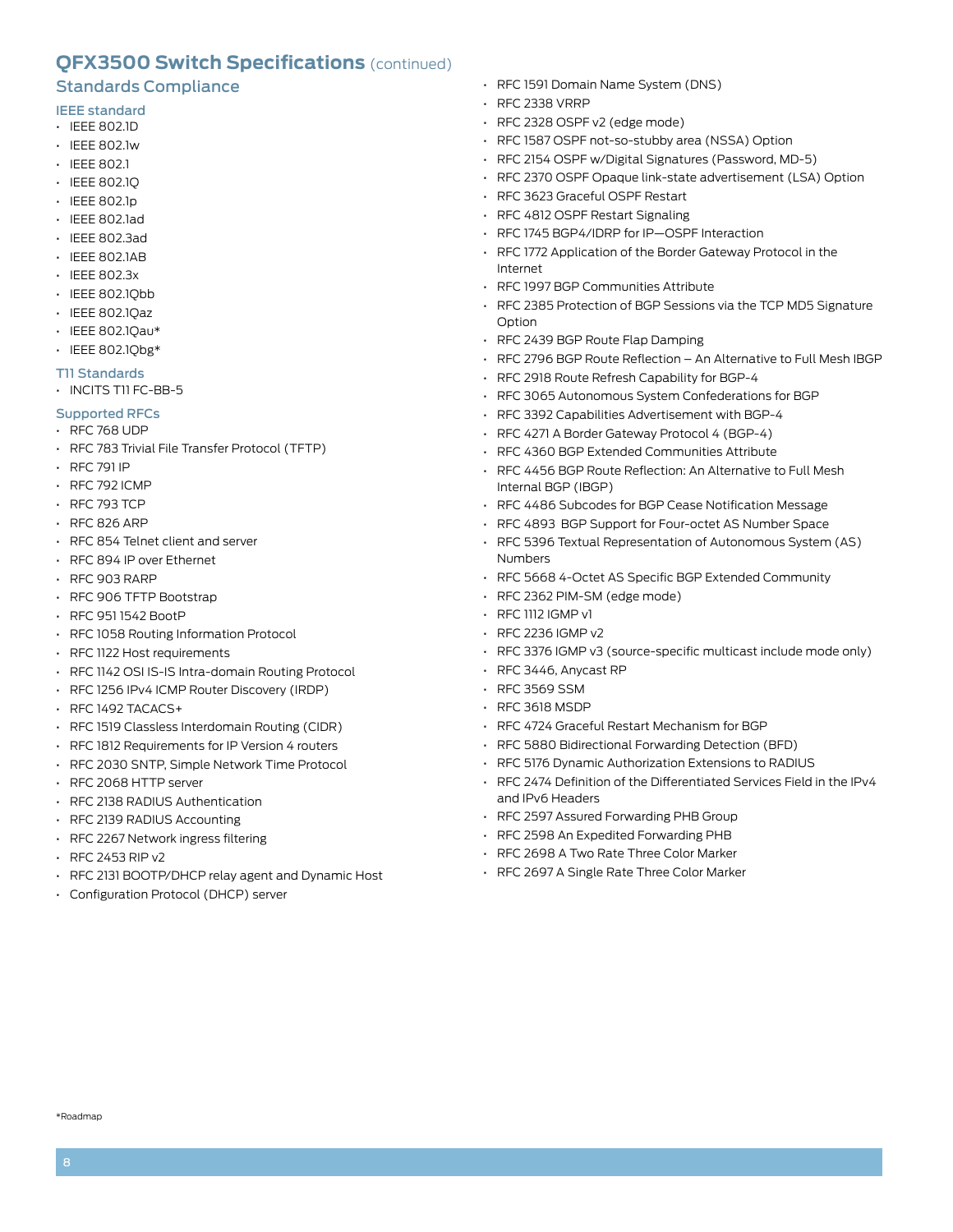# **QFX3500 Switch Specifications** (continued)

## Supported MIBs

- • RFC 1155 SMI
- • RFC 1157 SNMPv1
- RFC 1212, RFC 1213, RFC 1215 MIB-II, Ethernet-Like MIB and TRAPs
- • RFC 1901 Introduction to Community-based SNMPv2
- RFC 2011 SNMPv2 for Internet protocol using SMIv2
- • RFC 2012 SNMPv2 for transmission control protocol using SMIv2
- • RFC 2013 SNMPv2 for user datagram protocol using SMIv2
- • RFC 2233, The Interfaces Group MIB Using SMIv2
- • RFC 2287 System Application Packages MIB
- • RFC 2570 Introduction to Version 3 of the Internet-standard Network Management Framework
- RFC 2571, An Architecture for describing SNMP Management Frameworks (read-only access)
- • RFC 2572, Message Processing and Dispatching for the SNMP (read-only access)
- RFC 2576 Coexistence between SNMP Version 1, Version 2, and Version 3
- • RFC 2578 SNMP Structure of Management Information MIB
- RFC 2579 SNMP Textual Conventions for SMIv2
- • RFC 2580 Conformance Statements for SMIv2
- • RFC 2665 Ethernet-like interface MIB
- • RFC 2790 Host Resources MIB
- • RFC 2819 RMON MIB
- • RFC 2863 Interface Group MIB
- • RFC 3410 Introduction and Applicability Statements for Internet Standard Management Framework
- RFC 3411 An architecture for describing SNMP Management **Frameworks**
- RFC 3412 Message Processing and Dispatching for the SNMP
- • RFC 3413 Simple Network Management Protocol (SNMP) (all MIBs are supported except the Proxy MIB)
- • RFC 3414 User-based Security Model (USM) for version 3 of SNMPv3
- RFC 3415 View-based Access Control Model (VACM) for the SNMP
- RFC 3416 Version 2 of the Protocol Operations for the SNMP
- • RFC 3417 Transport Mappings for the SNMP
- • RFC 3418 Management Information Base (MIB) for the SNMP
- • RFC 3584 Coexistence between Version 1, Version 2, and Version 3 of the Internet-standard Network Management Framework
- • RFC 3826 The Advanced Encryption Standard (AES) Cipher Algorithm in the SNMP User-based Security Model
- • Supported MIBs (continued)
- • RFC 4188 Definitions of Managed Objects for Bridges
- • RFC 4318 Definitions of Managed Objects for Bridges with Rapid Spanning Tree Protocol
- • RFC 4363b Q-Bridge VLAN MIB
- • RFC 2932 IPv4 Multicast MIB
- • RFC 2787 VRRP MIB
- • RFC 1850 OSPFv2 MIB

#### Safety

- • CAN/CSA-C22.2 No. 60950-1 (2007) Information Technology Equipment - Safety
- UL 60950-1 (2nd Ed.) Information Technology Equipment Safety
- • EN 60950-1 (2005) Information Technology Equipment Safety
- • IEC 60950-1 (2005) Information Technology Equipment Safety (All country deviations): CB Scheme report.
- • EN 60825-1 +A1+A2 (1994) Safety of Laser Products Part 1: Equipment Classification
- • GR-63-Core (2006) Network Equipment, Building Systems (NEBS) Physical Protection
- • GR-1089-Core (2006) EMC and Electrical Safety for Network Telecommunications Equipment
- • SR-3580 (1995) NEBS Criteria Levels (Level 3) (pending)

#### EMC

- • FCC 47CFR , Part 15 Class A (2009) USA Radiated Emissions
- • EN 55022 Class A (2006)+ A1 2007 European Radiated Emissions
- • VCCI Class A (2007) Japanese Radiated Emissions
- • BSMI CNS 13438 and NCC C6357 Taiwan Radiated Emissions
- • AS/NZS CISPR22:2009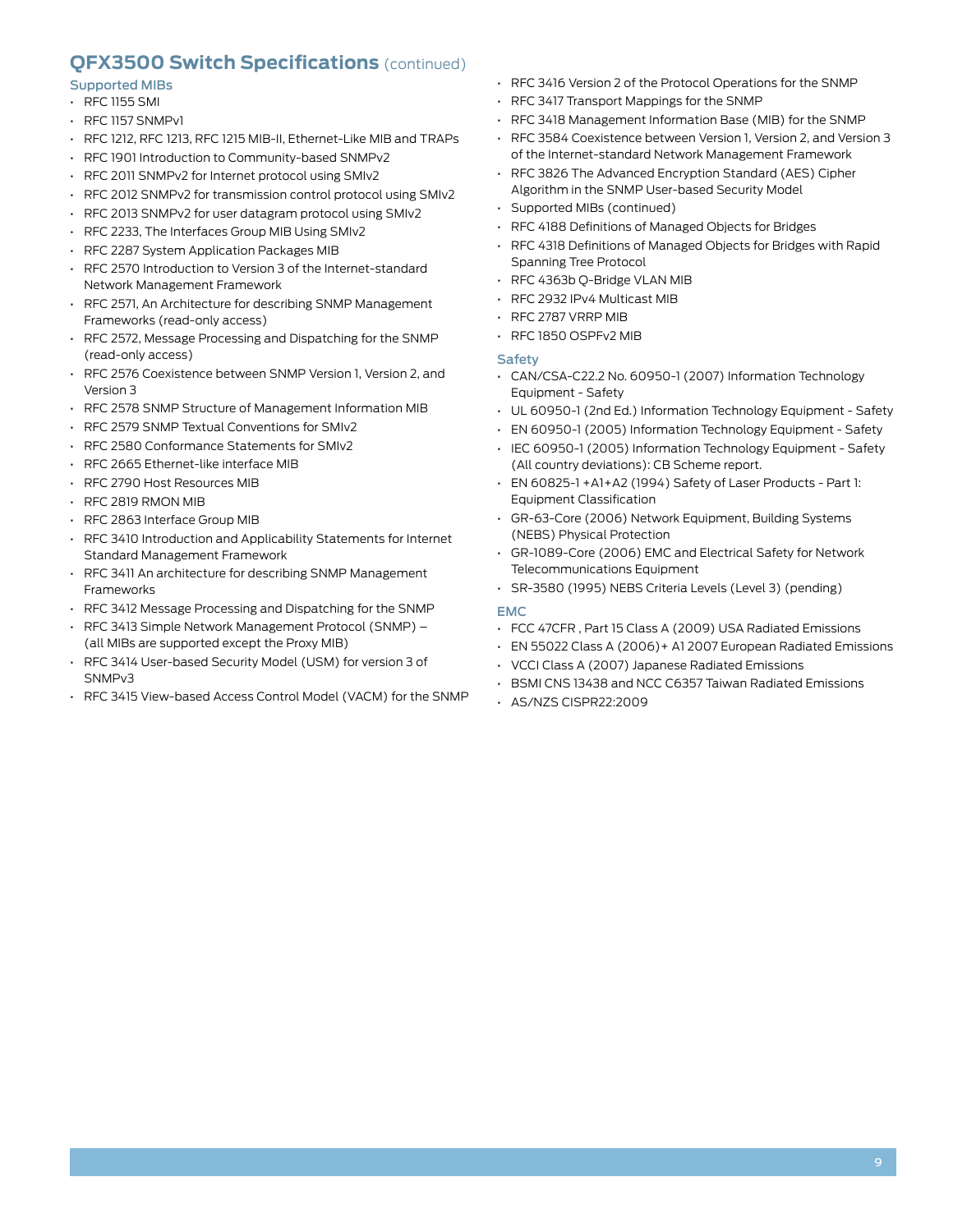# **QFX3500 Switch Specifications** (continued) **Ordering Information**

### Environmental Compliance



Restriction of Hazardous Substances (ROHS) 6/6

Silver PSU Efficiency

Recycled material

Waste Electronics and Electrical Equipment (WEEE)

Registration, Evaluation, Authorisation and Restriction of Chemicals (REACH)



China Restriction of Hazardous Substances (ROHS)

#### **Telco**

• Common Language Equipment Identifier (CLEI) code

#### Environmental Ranges

- Operating temperature: 32° to 104° F (0° to 40° C)
- • Storage temperature: -40° to 158° F (-40° to 70° C)
- $\cdot$  Operating altitude: up to 2,000
- • Relative humidity operating: 5% to 90% (noncondensing)
- Relative humidity non-operating: 0% to 95% (noncondensing)

# **Juniper Networks Services and Support**

Juniper Networks leads the market in performance-enabling services designed to accelerate, extend, and optimize your high-performance QFabric System. Our services enable you to maximize operational efficiency, reduce costs and minimize risk while achieving a faster time-to-value for your network.

By leveraging best practices from across the industry, you get the maximum levels of QFabric performance, designed and delivered by the world's leading professional QFabric service experts.

For more information, please visit [www.juniper.net/us/en/](www.juniper.net/us/en/products-services) [products-services](www.juniper.net/us/en/products-services).

| <b>Model Number</b>           | <b>Description</b>                                                                                                                                                                  |  |
|-------------------------------|-------------------------------------------------------------------------------------------------------------------------------------------------------------------------------------|--|
| <b>Base Hardware</b>          |                                                                                                                                                                                     |  |
| OFX3500-48S4O-ACR             | QFX3500, 48 SFP+/SFP and 4 QSFP ports,<br>redundant dual AC power supply, front to back<br>air flow                                                                                 |  |
| <b>Hardware Spares</b>        |                                                                                                                                                                                     |  |
| QFX3500-48S4Q-AFI             | QFX3500, 48 SFP+/SFP and 4 QSFP ports,<br>redundant fan trays, FRU side-to-port side<br>air flow (Management modules and power<br>supplies are required and sold separately)        |  |
| QFX3500-48S4Q-AFO             | QFX3500, 48 SFP+/SFP and 4 QSFP ports<br>(spare), redundant fan trays, port side-to-FRU<br>side air flow (Management module and power<br>supplies are required and sold separately) |  |
| QFX3500-48S4Q                 | QFX3500, 48 SFP+/SFP and 4 QSFP ports<br>(spare)                                                                                                                                    |  |
| QFX3500-MB                    | Management board for QFX3500-48S4Q<br>(spare)                                                                                                                                       |  |
| QFX3500-FANAI                 | Fan module A (Intake) for OFX3500-48S4O<br>(spare)                                                                                                                                  |  |
| OFXC01-PWRACI-650A            | 650 W power supply A (with Intake air flow)<br>for QFX3500 (spare)                                                                                                                  |  |
| OFX3500-RMAR                  | Rear rack mount bracket A for QFX3500<br>(spare)                                                                                                                                    |  |
| JPSU-650W-AC-AFI              | 650 W AC power supply for OFX3500 (PSU-<br>side airflow intake)                                                                                                                     |  |
| JPSU-650W-AC-AFO              | 650 W AC power supply for QFX3500 (PSU-<br>side airflow exhaust)                                                                                                                    |  |
| JPSU-650W-DC-AFI              | 650 W DC power supply for QFX3500 (PSU-<br>side airflow intake)                                                                                                                     |  |
| JPSU-650W-DC-AFO              | 650 W DC power supply for QFX3500 (PSU-<br>side airflow exhaust)                                                                                                                    |  |
| QFX3500-FAN-AFO               | Fan module (port side-to-FRU side air flow)<br>for QFX3500-48S4Q (spare)                                                                                                            |  |
| OFX3500-MB-RJ45-<br>AFO       | Management board with IGbE RJ-45 interface<br>for QFX3500-48S4Q (port side-to-FRU side<br>air flow) (spare)                                                                         |  |
| OFX3500-MB-SFP-AFI            | Management board with SFP interface for<br>QFX3500-48S4Q (FRU side-to-port side air<br>flow) (spare)                                                                                |  |
| QFX3500-MB-SFP-<br><b>AFO</b> | Management board with SFP interface for<br>QFX3500-48S4Q (port side-to-FRU side air<br>flow) (spare)                                                                                |  |
| <b>Power Cables</b>           |                                                                                                                                                                                     |  |
| CBL-EX-PWR-C13-US             | AC power cable, US (13 A/125 V, 2.5 meter)                                                                                                                                          |  |
| CBL-EX-PWR-C13-EU             | AC power cable, Europe (10 A/250 V, 2.5<br>meter)                                                                                                                                   |  |
| CBL-EX-PWR-C13-AU             | AC power cable, Australia (10 A/250 V, 2.5<br>meter)                                                                                                                                |  |
| CBL-EX-PWR-C13-CH             | AC power cable, China (10 A/250 V, 2.5 meter)                                                                                                                                       |  |
| CBL-EX-PWR-C13-IT             | AC power cable, Italy (10 A/250 V, 2.5 meter)                                                                                                                                       |  |
| CBL-EX-PWR-C13-JP             | AC power cable, Japan (12 A/125 V, 2.5 meter)                                                                                                                                       |  |
| CBL-EX-PWR-C13-KR             | AC power cable, Korea (10 A/250 V, 2.5 meter)                                                                                                                                       |  |
| CBL-EX-PWR-C13-SZ             | AC power cable, Switzerland (10 A/250 V, 2.5<br>meter)                                                                                                                              |  |
| CBL-EX-PWR-C13-UK             | AC power cable, UK (10 A/250 V, 2.5 meter)                                                                                                                                          |  |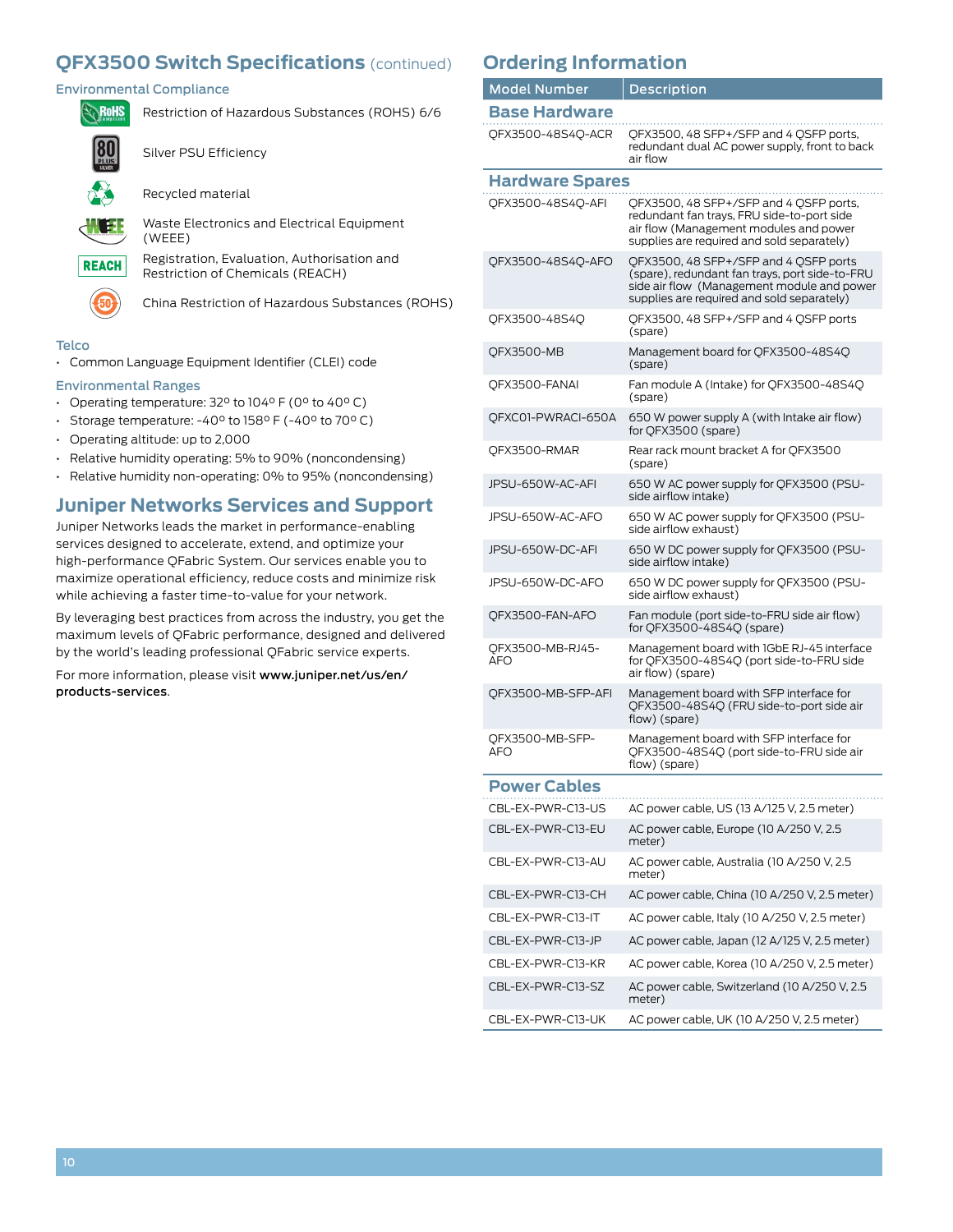# **Ordering Information** (continued) **About Juniper Networks**

## Model Number | Description **Optics and Transceivers**

| Optics and<br><b>Transceivers</b> |                                                                                                                                  |  |
|-----------------------------------|----------------------------------------------------------------------------------------------------------------------------------|--|
| OFX-SFP-10GE-SR                   | SFP+ 10GBASE-SR 10 Gigabit Ethernet Optics,<br>850 nm for up to 300 m transmission on<br>multimode fiber (MMF)                   |  |
| OFX-SFP-10GE-USR                  | SFP+ 10 Gigabit Ethernet Ultra Short Reach<br>Optics, 850 nm for 10 m on OM1, 20 m on<br>OM2, 100 m on OM3 multimode fiber (MMF) |  |
| QFX-SFP-10GE-LR                   | SFP+ 10GBASE-LR 10 Gigabit Ethernet Optics,<br>1310 nm for 10 km transmission on single mode<br>fiber-optic (SMF)                |  |
| OFX-SFP-10GE-ER                   | SFP+10GBASE-ER10 Gigabit Ethernet Optics,<br>1550 nm for 40 km transmission on single-<br>mode fiber (SMF)                       |  |
| QFX-SFP-DAC-1M                    | SFP+ 10 Gigabit Ethernet Direct Attach Copper<br>(twinax copper cable) 1 m                                                       |  |
| OFX-SFP-DAC-3M                    | SFP+ 10 Gigabit Ethernet Direct Attach Copper<br>(twinax copper cable) 3 m                                                       |  |
| OFX-SFP-DAC-5M                    | SFP+ 10 Gigabit Ethernet Direct Attach Copper<br>(twinax copper cable) 5 m                                                       |  |
| QFX-SFP-DAC-IMA                   | SFP+ 10 Gigabit Ethernet Direct Attach Copper<br>(active twinax copper cable) 1 m                                                |  |
| QFX-SFP-DAC-3MA                   | SFP+ 10 Gigabit Ethernet Direct Attach Copper<br>(active twinax copper cable) 3 m                                                |  |
| QFX-SFP-DAC-5MA                   | SFP+ 10 Gigabit Ethernet Direct Attach Copper<br>(active twinax copper cable) 5 m                                                |  |
| QFX-SFP-DAC-7MA                   | SFP+ 10 Gigabit Ethernet Direct Attach Copper<br>(active twinax copper cable) 7 m                                                |  |
| OFX-SFP-DAC-10MA                  | SFP+ 10 Gigabit Ethernet Direct Attach Copper<br>(active twinax copper cable) 10 m                                               |  |
| QFX-SFP-8GFC-SW                   | SFP 2/4/8-Gbps Fibre Channel SW Optics                                                                                           |  |
| OFX-OSFP-DACBO-1M                 | OSFP+ to SFP+ 10 Gigabit Ethernet Direct<br>Attach Break out Copper (twinax copper<br>cable) 1 m                                 |  |
| QFX-QSFP-DACBO-3M                 | OSFP+ to SFP+ 10 Gigabit Ethernet Direct<br>Attach Break out Copper (twinax copper<br>cable) 3 m                                 |  |
| OFX-SFP-IGE-T                     | SFP 1000BASE-T Copper Transceiver Module<br>for up to 100 m transmission on Cat5                                                 |  |
| QFX-SFP-1GE-SX                    | SFP 1000BASE-SX Gigabit Ethernet Optics,<br>850 nm for up to 550 m transmission on MMF                                           |  |
| QFX-SFP-1GE-LX                    | SFP 1000BASE-LX Gigabit Ethernet Optics,<br>1310 nm for 10 km transmission on SMF                                                |  |
|                                   |                                                                                                                                  |  |

#### **Advanced Feature Licenses**

| OFX-JSL-EDGE-FC   | OFX Series edge feature license for FCoE-FC<br>gateway                      |
|-------------------|-----------------------------------------------------------------------------|
| OFX-JSL-EDGE-ADV1 | OFX Series edge Advanced Feature License for<br>IS-IS, BGP and IPv6 Routing |

Juniper Networks is in the business of network innovation. From devices to data centers, from consumers to cloud providers, Juniper Networks delivers the software, silicon and systems that transform the experience and economics of networking. The company serves customers and partners worldwide. Additional information can be found at www.juniper.net.